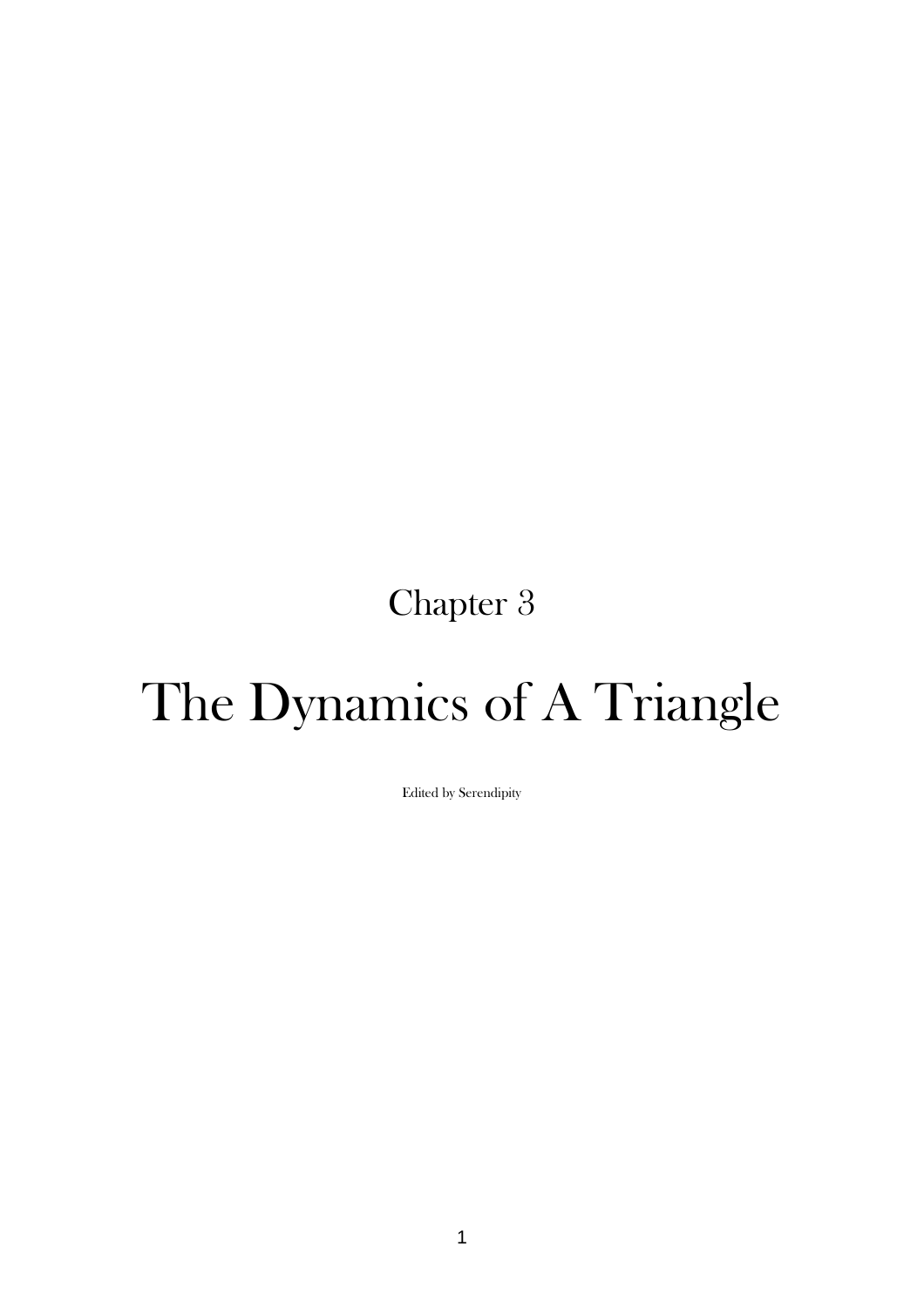Sometimes things get lost in translation, being a mother gets confused with being boring, being a wife means having someone to answer to and being a woman speaks to how one thinks with her emotions and not logic.

A home is built by a woman, so it's normal for her to set the tone. Women are constantly plagued by stereotypes, they are supposed to be neat, great cooks and caregivers.

I was taught how to cook and clean, not because I needed to make a man happy one day but because those are things a woman should know in order to be considered a woman. Quickly I moved from being a little girl who knew the warmth felt from sitting on her daddy's lap to someone forced into adolescence. My life settled into a routine of dance lessons, lessons on etiquette and how to handle myself in front of guests. I was being groomed for my role in future and no matter how many times I ran to my father to make the lessons stop, he would just smile and tell me that it is all for my own good. That was the only time my father ever let me down.

With time, I found my life flowing in and out of routine. Wake up, eat, sit on the throne and do it again the next day. My life on most days is the definition of routine.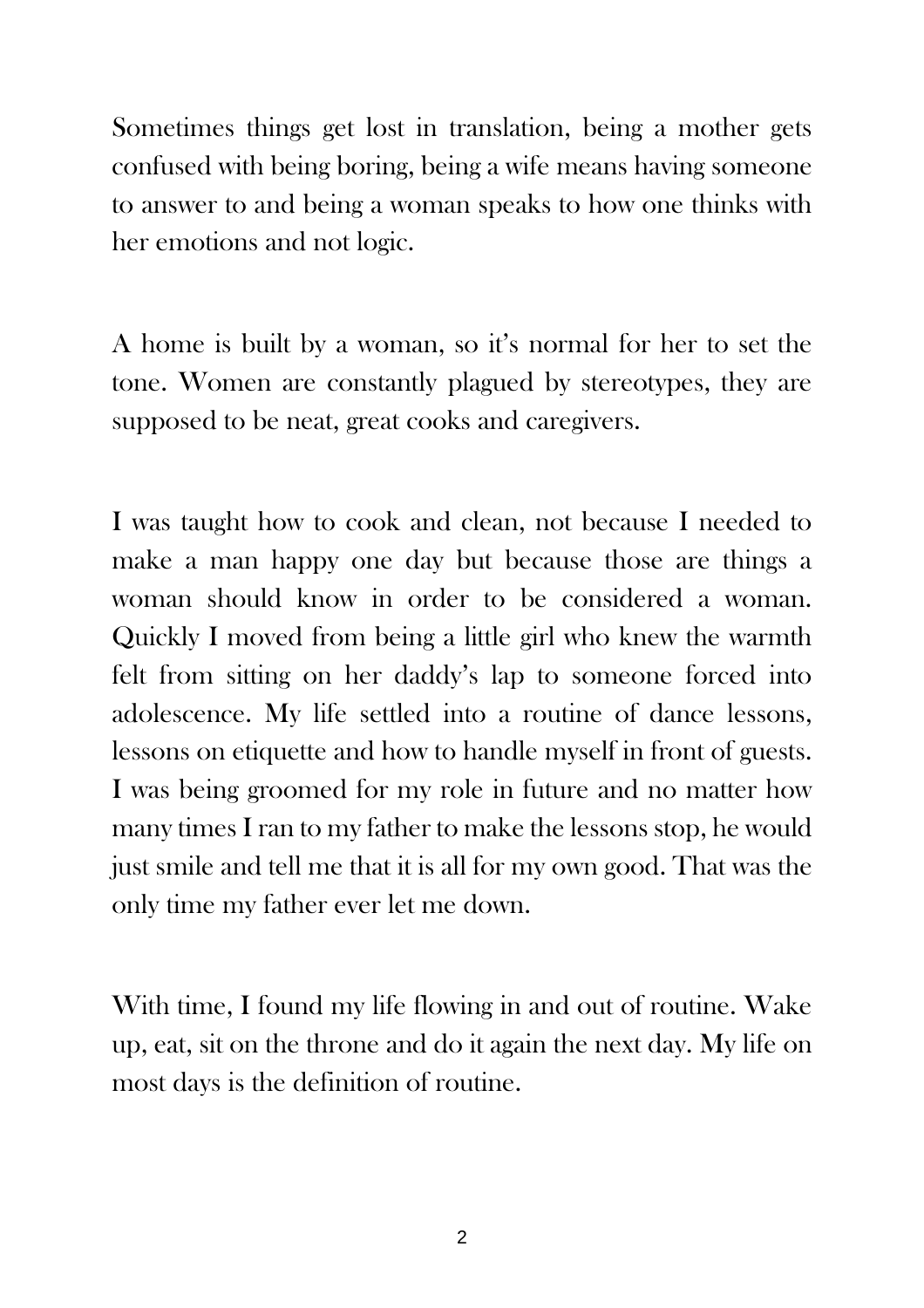I love my family and I am learning to accept the life we live, with its flaws and all.

At times I wonder if blissful ignorance could be the solution to my problems, would I be happier not knowing my husband has a second wife, that he has a daughter with someone other than me?

Maybe that would have been enough a few years ago and I would have found it easier to sleep back then but now, we are family and everyone has a place and a part to play. Everything is calculated and meticulous, life on a schedule.

Mondays and Fridays are dedicated to me, Tuesdays belong to Mfariji, on Wednesdays we give Rafiki a break and Thursdays, I let him decides who he wants. Saturdays are for him to spend time with Uhuru and Dada, while we spend Sundays all together as a family.

Mfariji and I do a lot of travelling, so we try to capitalise on any moments we get with the girls between their lessons. I have tried to advocate for more time for them to just be children but the elders are against it, especially with Uhuru. They say I should just be happy that the girls have fewer teachers than I did.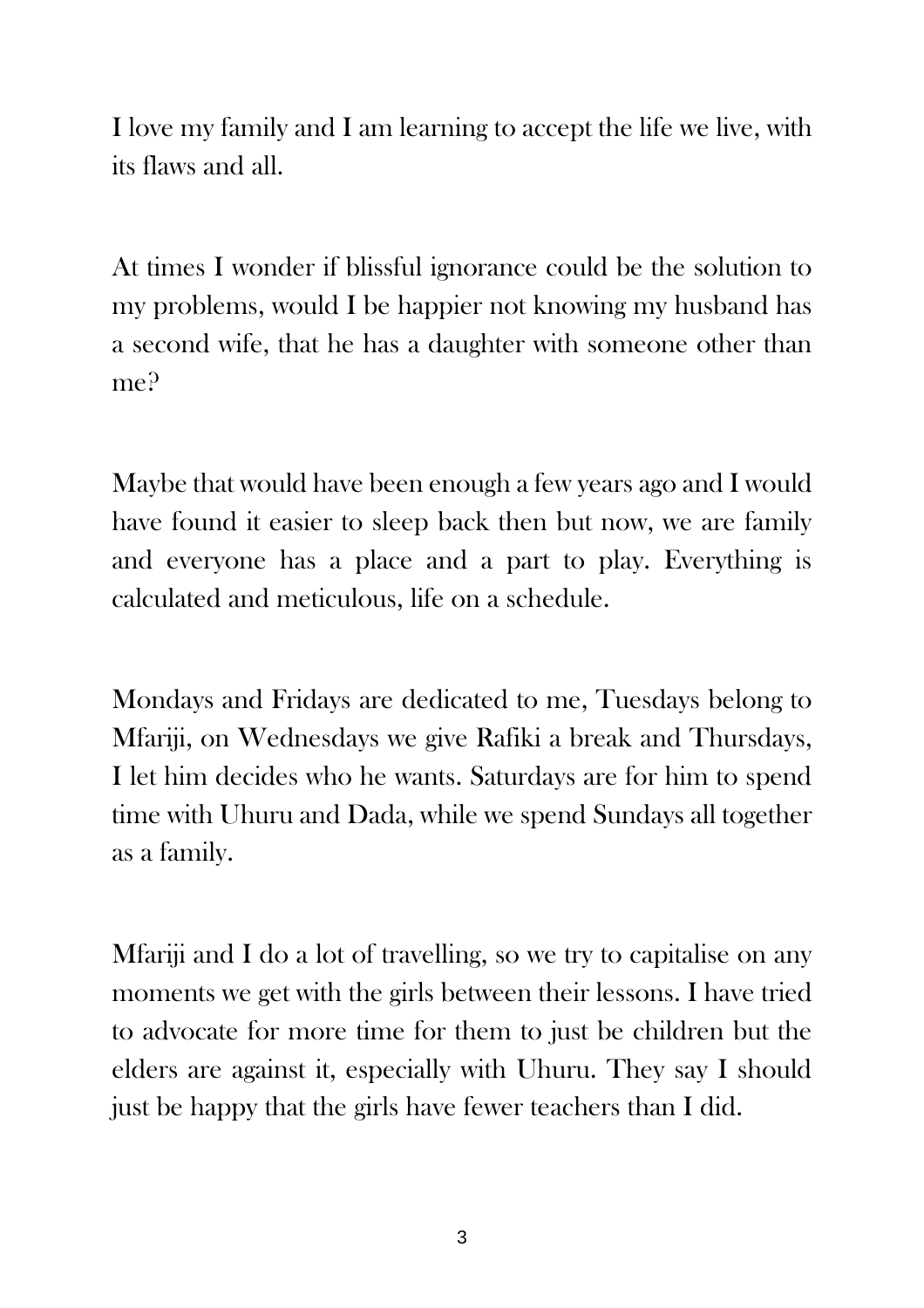Usually, when he spends time with the girls, Rafiki takes them to the theme park or movies, some times they just sit and read in silence and on rare occasions, he does things out of the ordinary. I'll never forget the day he took them to the Zoo, Uhuru came back demanding a lion and Dada developed a deep dislike for animals, which in all honesty was the expected result, Uhuru has always been in favour of learning new things while Dada is the textbook definition of an introvert and hates change.

Ironically, our daughters match our personalities. The only time Mfariji is loud is either on Tuesday nights or when she is shouting at the girls. She herself is a down to earth, short-haired lady. Always quiet and observant, minding her own business but loves sharing gossip with me every Saturday, during our afternoon tea. She is simple and full of passion, she is also very mature for someone who was forced into marriage at the age of 19.

We all live in the main house with the exception of Rafiki. He lives in the cottage and that's normally where I walk in on him and Mfariji. I don't do it intentionally but that is where the home office is. I struggle to sleep on most days and so I spend most nights working, even when it's my turn to be with Rafiki, if I can't sleep I would sneak out of bed to get some work done.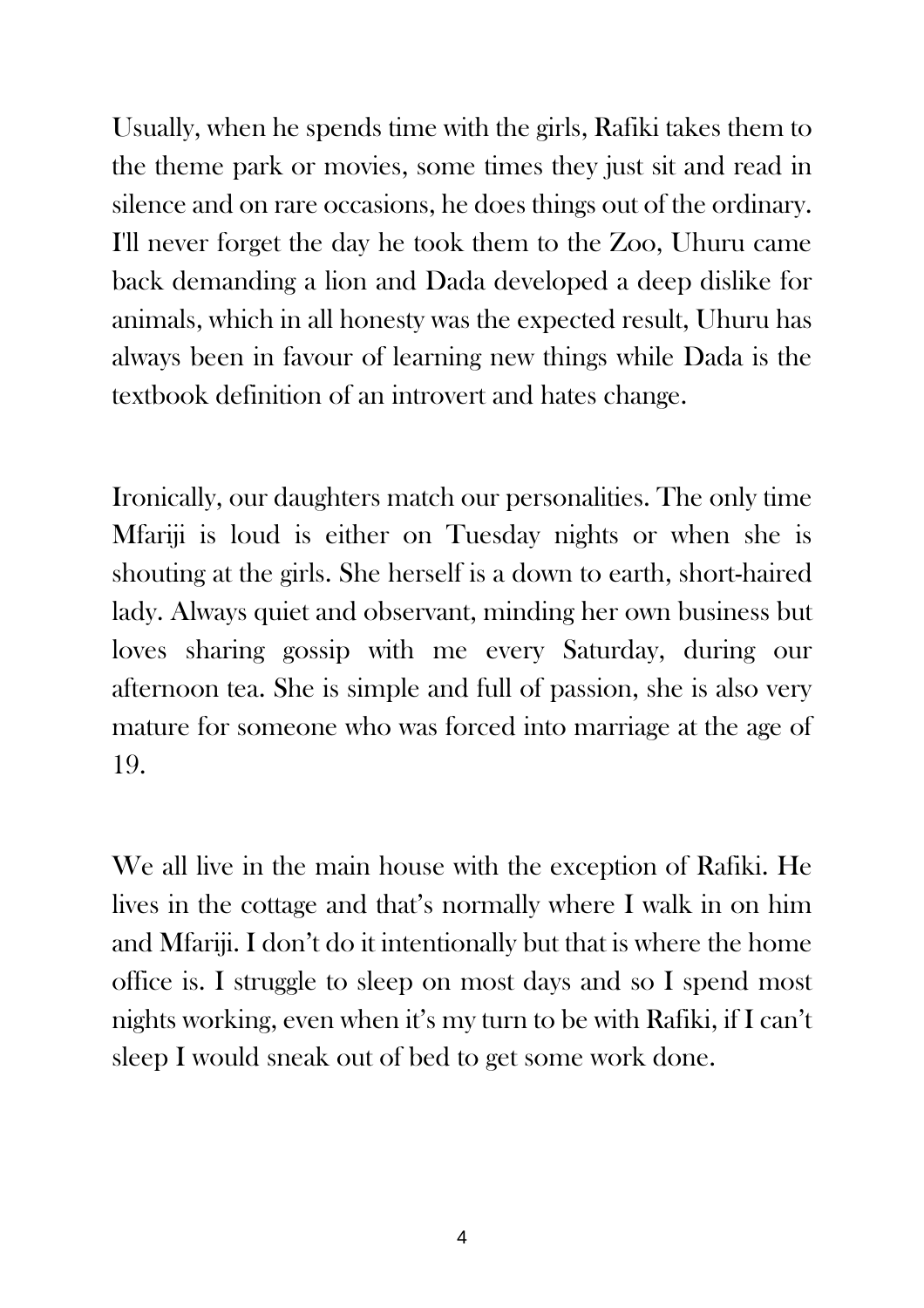When Uhuru was younger, she always wondered why her father wasn't allowed to live in the main house. I used to come up with different lies until one day Dada said he slept outside in the cottage to keep us safe, and the reason Mfariji and I would take turns sleeping at his place was to keep him company.

Uhuru can be a lot to handle and her inquisitive mind can push you to the edge of insanity but Dada knows how to calm her little sister. The girls are also very competitive, often making bets to see who will score the highest on a test, wins a game of chess or who memorises a section of the dictionary first. Every so often, even against my wishes, Dada let's Uhuru win. I am against it because my mother taught me to earn every victory and never have anything handed to me. I used to be very strict with the girls but Mfariji taught me how to be a better mother. Before her intervention, my parenting style mirrored that of my mother, a woman born and bred to lead.

Mfariji and I clash from time to time but I think that is natural as women, we often disagree on the little things, like who is hotter, Brad Pitt or Will Smith and which show we get to watch first, Criminal Minds or the Kardashians, personally I prefer Criminal Minds, yet what woman doesn't have a passion for fashion?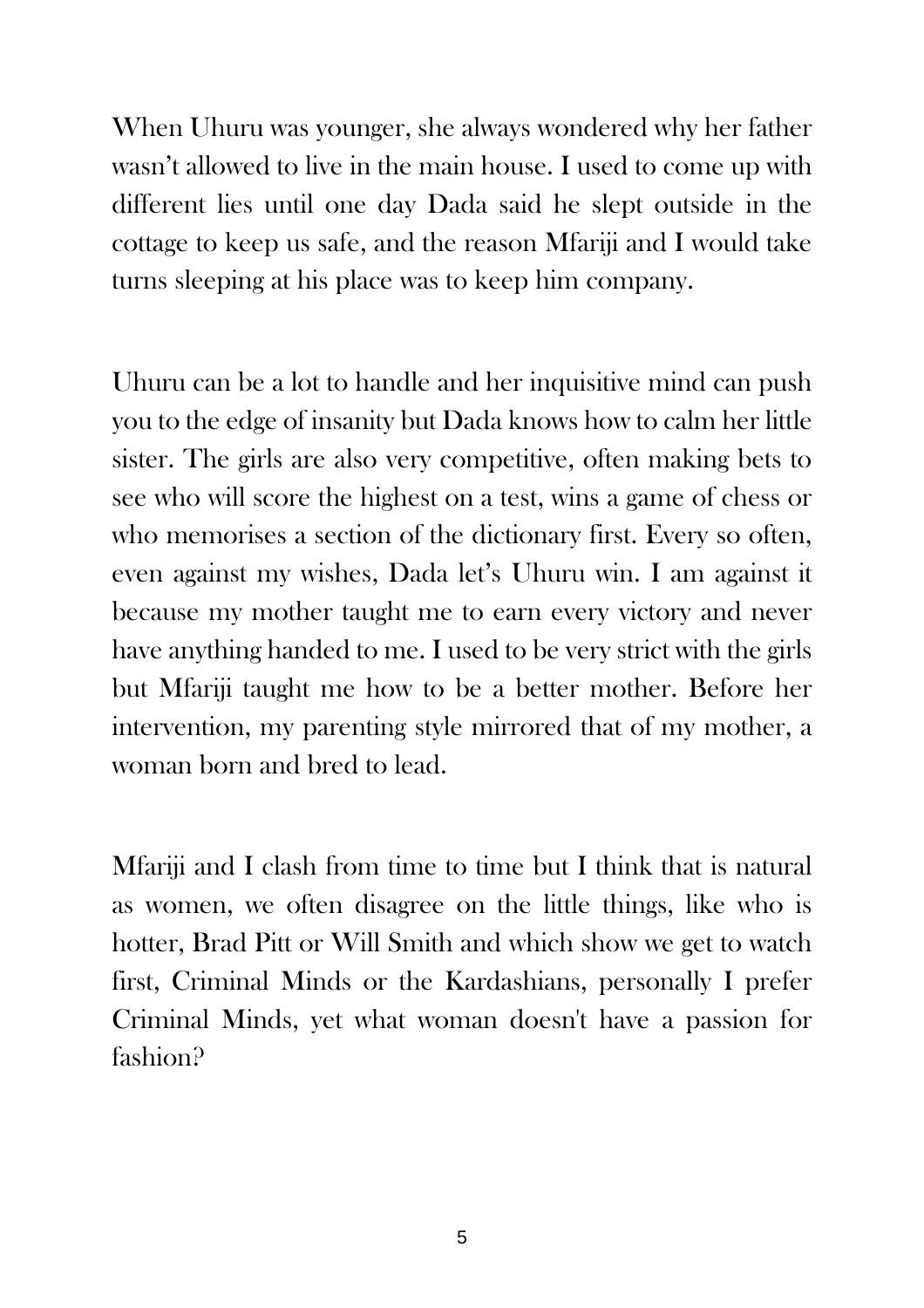One thing we agree on, is how our daughters should be raised. With class and morals, and that they are sisters, blessed with two mothers.

Another thing we usually agree on, is to have pizza on speed dial every third Sunday. Sunday is family day, usually, we start off with breakfast made by the house chef and then we either watch a movie or go play outside.

For lunch we have made it a tradition to cook together as a family, we each take turns to pick what we are going to cook.

When I decide on the meal, it is normally something inspired by an episode of Masterchef. I love the creativity showcased in the episodes and how the contestants always have a variety of dish ideas.

Mfariji, on the other hand, is a huge fan of Siba Mtongana and when she cooks, she even tries to imitate her. Most times it's spot on and she adds her own humour.

Rafiki normally cooks the most complex meals, he says he likes a challenge and wants food to be an experience. He is fascinated with molecular gastronomy. He loves to fixate on details.